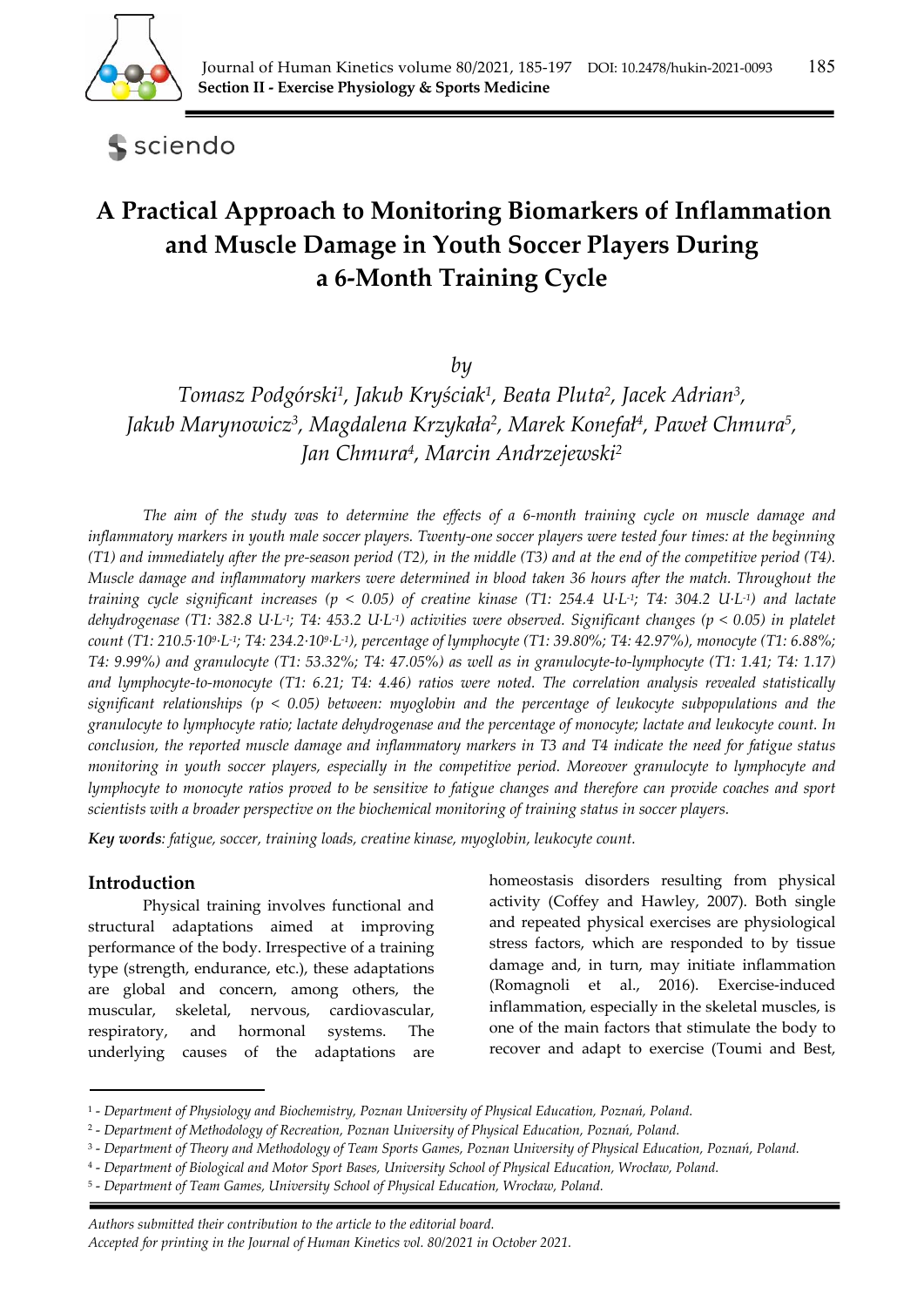2003). For the desired training adaptations to appear, it is necessary to include appropriate recovery periods in training. Disproportions between exercise and rest can lead to chronic fatigue and even to the overreaching/overtraining syndrome (Meeusen et al., 2013).

Soccer is one of many sports in which both training and competitive loads have increased significantly in recent years. Greater volume of loads are applied to soccer players of different competitive levels, in both youth and senior age categories. Excessive training can not only lead to biochemical disturbances, muscle damage and inflammation, thus causing a decrease in performance (Heisterberg et al., 2013), but also to developmental and health issues such as increased susceptibility to injury or immune deficiencies (Djaoui et al., 2017). On the other hand, the use of a specific type of soccer training periodization does not have to increase the activity of markers of muscle damage and decrease the level of physical performance throughout the season (Aquino et al., 2016). Adverse changes in the body can be detected by systematic observation of various hematological and biochemical markers. The former are muscle damage markers, i.e. creatine kinase (CK), lactate dehydrogenase (LDH), or myoglobin (MGB). In sports practice they are mainly used as markers of post-match acute fatigue, or less frequently, as chronic fatigue markers after cumulative training loads (Fransson et al., 2018; Heisterberg et al., 2013; Meyer and Meister, 2011; Silva et al., 2014, 2018; Varley et al., 2017). Acute soccer match- or training-related fatigue is also determined on the basis of levels of metabolites associated with physical activity, such as lactate (La), urea, bilirubin, creatinine, and inflammatory response markers: C-reactive protein (CRP), interleukininterleukin-6, TNF- and anti-inflammatory proteins, e.g. interleukin-10 (Brancaccio et al., 2010). There have been few reports on the use of these markers for chronic fatigue monitoring in female and male soccer (Anđelković et al., 2015; Becker et al., 2020; Coppalle et al., 2019; Heisterberg et al., 2013; Walker et al., 2019). There is thus a large research gap to be addressed with respect to health monitoring and reducing the risk of developing chronic fatigue. Moreover, the white blood cell (WBC) count and the percentages of respective leucocyte subpopulations, in particular, granulocytes (GRA) and lymphocytes (LYM), reflect the current state of the athlete's body. An elevated WBC count most often indicates an existing infection or inflammation, while a shift between different leukocyte fractions may be due to physical exercise (Anđelković et al., 2015), or may be a symptom of insufficient postexercise recovery (Shek et al., 1995). In soccer, the WBC count is mainly used to identify acute fatigue and post-exercise recovery (Farjallah et al., 2020; Mohr et al., 2016). Granulocyte to lymphocyte (GLR), lymphocyte to monocyte (LMR) and platelet to lymphocyte (PLR) ratios are sometimes calculated to determine the degree of development of inflammation in the body. They are mainly used in cancer (Sato et al., 2012) and liver disease (Yang et al., 2018) clinical trials, and less frequently in physically active subjects (Cadegiani and Kater, 2019; Nieman, 1998; Roczniok ert al., 2013; Svendsen et al., 2016).

Inflammation and muscle damage are known to be correlated (Romagnoli et al., 2016; Souglis et al., 2015). However, to the best of our knowledge, there have been no attempts to assess the relationship between muscle damage and inflammatory markers in the context of fatigue status in youth soccer players. Furthermore, researchers have not used computational indices such as GLR, MLR or PLR to assess soccer players' fatigue status. Thus, seeking correlations between muscle damage and inflammatory markers as well as identifying changes in the mentioned computational indices may be significant for selecting appropriate markers to monitor fatigue of youth soccer players.

Therefore, the aim of the present study was to investigate the effects of a 6-month training program on muscle damage and inflammatory markers as well as to seek relationships between them, which can be used as indicators of fatigue in youth soccer players.

# **Methods**

# *Participants*

Twenty-nine youth male soccer players from an academy team of a second division professional club in Poland took part in the study. Due to some players' injuries during training and soccer matches, results of only 21 players (18.1  $\pm$ 1.3 years old, body height  $179.6 \pm 6.5$  cm), who completed the training program without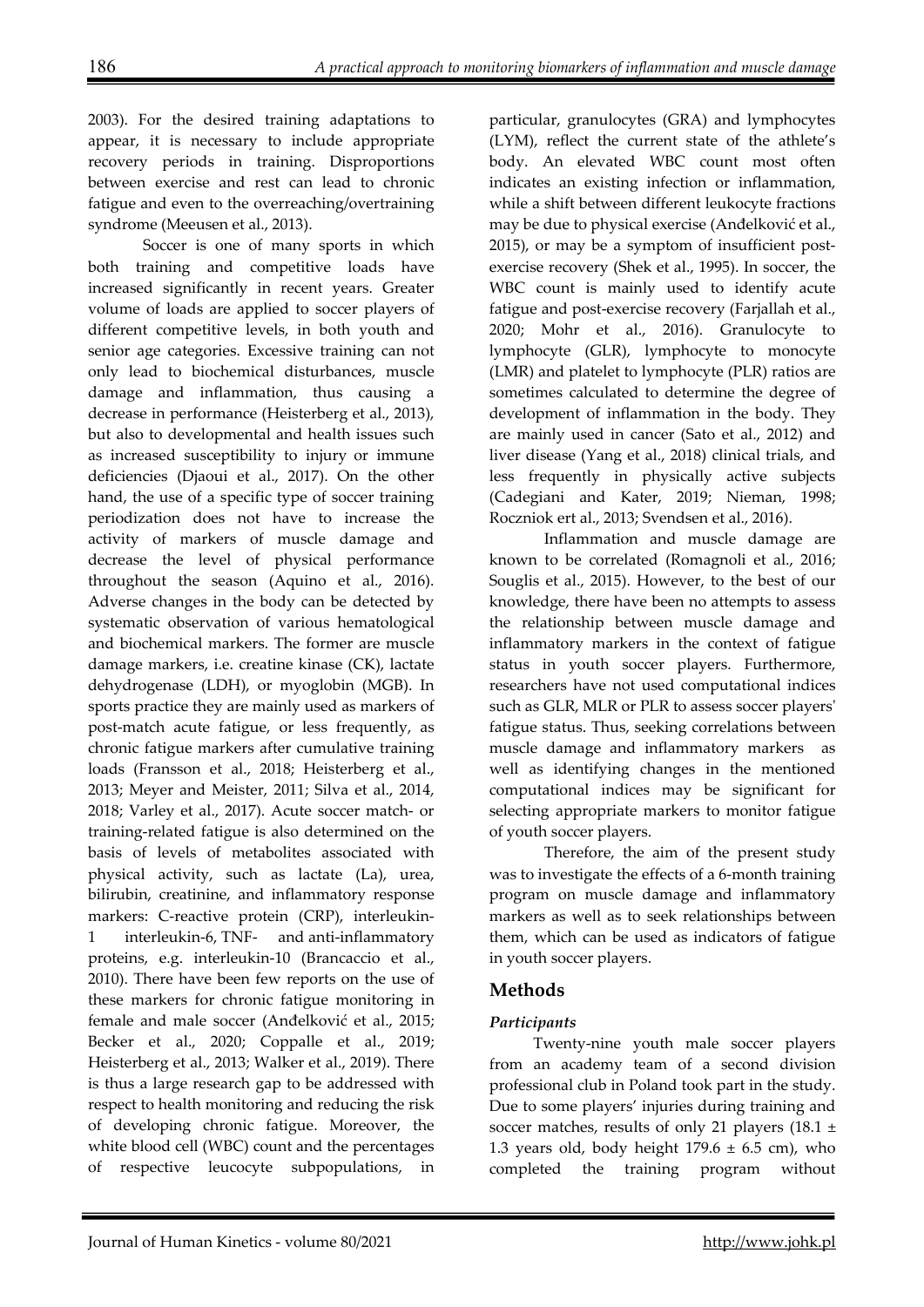sustaining serious injuries were analyzed. The inclusion criteria were that players participated in 90% of all training sessions, and trained at the club for a full 6-month period. Players had significant soccer-training experience  $(10.0 \pm 1.9)$ years) and competed at the highest level in their under-19 age category. They trained five times per week (∼400 min/week), and their training program involved specific exercises and playing one competitive match each week. Goalkeepers were excluded from the study as they did not participate in the same training sessions as the outfield players.

During the season all the players practiced in the soccer center. The players' nutrition and hydration habits were well controlled following the recommendations of the nutritional staff. Hence, all players followed the same nutritional and hydration protocol during the soccer season.

All participants were provided with a detailed explanation of the proposed investigation and its requirements. They were informed of the potential risks and given consent forms to sign. Parental or guardian consent was obtained for participants under 18 years of age. Participants were free to withdraw from the study at any time, without any consequences. The study protocol was fully approved by the Bioethics Committee at Poznan University of Medical Sciences prior to the study commencement (no. 937/17). The investigation conformed to the Declaration of Helsinki principles, and all health and safety procedures were complied with during the investigation.

# *Experimental approach*

Changes in muscle damage and inflammatory markers in youth soccer players were examined for one half of the competitive season, i.e. over a six-month training period, from January to June. Chronic fatigue induced by accumulative training loads during the season was assessed. Players participated in thirteen under-19 championship matches, and four friendly matches during the pre-season period. Blood samples were collected at the beginning of the pre-season period  $(T1; 10<sup>th</sup>$  January), immediately after the pre-season period  $(T2; 26<sup>th</sup>)$ February), in the middle of the competitive period (T3;  $24<sup>th</sup>$  April), and at the end of the season (T4; 4th June). Fasting blood was taken from participants 36 hours after different matches,

between 7 and 8 a.m., by laboratory staff. The day after each match was intended for passive recovery. The evaluation time points were determined with the attempt to assess the players' fatigue status at the beginning of the following training microcycle, not with the aim to assess acute fatigue after a soccer match.

### *Anthropometric measurements*

Body mass of players (barefoot and in light clothing) was measured to 0.1 kg using a portable digital scale (WAGI Wielkopolska®, Poland). Standing body height was measured to the nearest millimeter (0.1 cm) using a stadiometer (GPM, Switzerland). Based on the players' body height and mass, the body mass index (BMI; kg∙m-2) was calculated.

Bioelectric impedance analysis (BIA, Tanita BC 418 analyzer, Tanita Corp., Tokyo, Japan) was used to calculate the body fat percentage (BF%) following the manufacturer's directions and procedures. This is a commonly used method in field surveys and also as a supplement to conventional anthropometry. It provides each participant with a profile including %BF, fat-free mass (FFM, kg), and total body water (TBW, kg). Evaluations were conducted between 7 and 8 a.m. Before the measurements, participants were subjected to a 12-hour fasting period and instructed to avoid heavy physical activity, alcohol ingestion, and diuretic intake. During measurements players stood erect holding the hand electrodes, with their bare feet on the BIA unit contact electrodes.

### *Blood collection, biochemical and hematological evaluations*

Capillary blood samples were drawn from the fingertip of the non-dominant hand using a disposable Medlance® Red lancet-spike (HTL-Zone, Germany) with a 1.5 mm blade and 2.0 mm penetration depth. 65 μl of blood was collected to a heparinized capillary tube where lactate concentration (La) was determined with a blood gas analyzer (ABL90 FLEX, Radiometer, Denmark). Furthermore, 300 μl of capillary blood was collected into a Microvette® CB 300 Z tube (Sarstedt, Germany) with a clotting activator, and the separated serum was used to measure creatine kinase (CK) and lactate dehydrogenase (LDH) levels in the fresh serum. Collected samples were frozen and stored at -80°C until analyses for myoglobin (MGB) concentration were performed.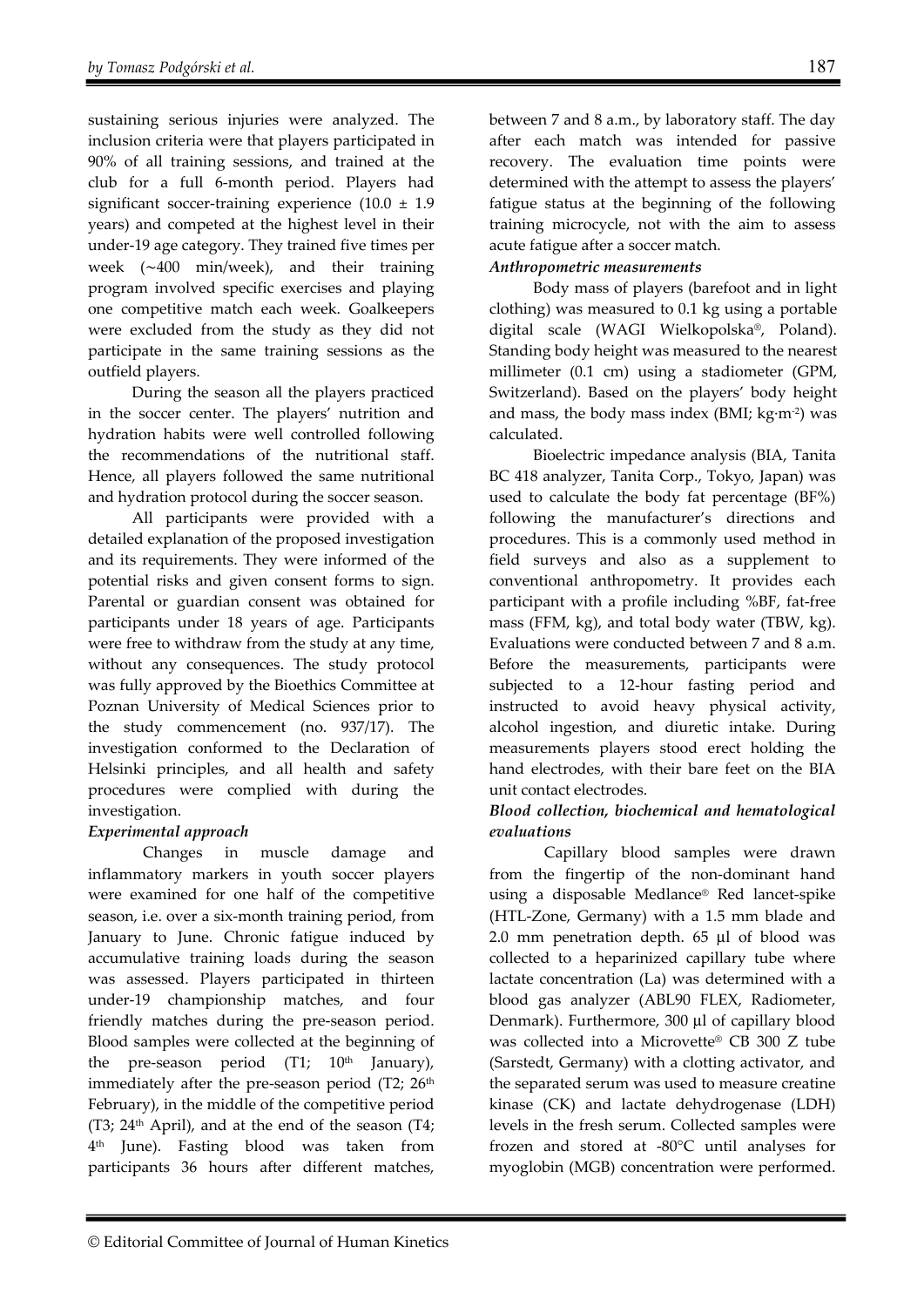Moreover, 300 μl of capillary blood was collected into a Microvette® CB 300 tube (Sarstedt, Germany) containing K2-EDTA (EDTA dipotassium salt) as an anticoagulant in hematological measurement with a 20-parametric automated Mythic® 18 hematology analyzer (Orphée, Switzerland). Platelet (PLT) and leucocyte (WBC) counts and leucocyte subpopulations: granulocytes (GRA), lymphocytes (LYM) and monocytes (MON), were determined. The granulocyte-to-lymphocyte (GLR), lymphocyte-to-monocyte (LMR), and platelet-to-lymphocyte (PLR) ratios were calculated. Myoglobin concentration (MGB sensitivity test: 0.1 mg∙L-1; Cat No. EIA-3955) was determined using commercially available ELISA kits (DRG MedTek, Poland). Spectrophotometric measurements with ELISA tests were made using a multi-mode microplate reader (Synergy 2 SIAFRT, BioTek, USA). The activity of creatine kinase (CK, sensitivity test: 7.4 U∙L-1; Cat No. 7- 220) and lactate dehydrogenase (LDH, sensitivity test: 6.6 U∙L-1; Cat No. 7-239) was measured using an Accent 220S automatic biochemical analyzer (Cormay, Poland).

# *Structure of the training program*

During the winter pre-season period (8 weeks) coaches attempted to improve physical performance of youth soccer players. Players also took part in four friendly matches. Table 1 presents the general characteristics of the training cycle in terms of players' physical preparation carried out during the pre-season. A general program for the training period is presented in Table 2. Until the 13<sup>th</sup> week the team played 13 championship matches.

# *Statistical analysis*

All data are presented as means and standard deviation (SD). The normality distribution was checked with the Shapiro-Wilk test. The differences between measurement terms for normally distributed variables were analyzed using a one-way repeated-measures analysis of variance (ANOVA) to reveal changes in the mean values of biochemical and hematological variables (MGB, LDH, La, WBC, %LYM, %GRA, GLR, PLR). When a significant effect was found, a posthoc Tukey's HSD test was performed.

When, after the measurement, at least one variable failed to conform to the normality distribution, the non-parametric one-way repeated-measures analysis of variance Friedman test was used to examine changes in the mean values of biochemical and hematological variables (CK, %MON, PLT, LMR). When a significant effect was found, a post-hoc ANOVA Friedman test was performed. The Pearson correlation coefficient was used to check the significance of correlation between two variables with normal distribution. The Spearman's rank correlation coefficient was then applied when at least one variable did not conform to the normality of distribution. The level of statistical significance was set at *p* < 0.05. Using Cohen's criteria an effect size (ES) of  $\geq$  0.20 and < 0.50 was considered small,  $\geq 0.50$  and  $\leq 0.80$  – medium, and  $\geq 0.80$  – large (Cohen, 1992). The obtained results were subject to statistical analysis using the 2016 Dell Statistica 13 software package (Dell Inc., Tulsa, Oklahoma, USA).

# **Results**

No significant differences were revealed in terms of estimated body composition indicators. Table 3 presents the mean values of these variables.

Statistical analysis showed significant alterations in the WBC count and WBC subpopulations in relation to subsequent measurements (T1, T2, T3, T4). The largest effect was observed between the evaluations in the competitive period (T3 and T4) and those in the pre-season period (T1 and T2). The WBC count decreased in T4 in relation to T2 ( $p = 0.006$ ; ES = 0.63) and T3 (*p* = 0.017; ES = 0.53). %LYM increased in T4 in relation to T2 ( $p = 0.036$ ; ES = 0.57) and T3 ( $p \le 0.001$ ; ES = 0.85). A significant increase and a large effect size appeared in %MON between the measurements at T4 and T1 (*p* ≤ 0.001; ES = 1.71), T2 (*p* ≤ 0.001; EF = 2.16), T3 (*p* ≤ 0.001; ES = 1.25), and between T3 and T1 ( $p =$ 0.019; ES = 0.81) and T2 ( $p = 0.004$ ; ES = 1.33). In relation to %GRA a large effect size and a significant decrease between T4 and other evaluation points (T1 *p* = 0.001; ES = 0.83, T2 *p* ≤ 0.001; EF = 1.10 and T3  $p \le 0.001$ ; ES = 1.14) were observed. The PLT count differed only between T4 and T3, but the effect size was small  $(p = 0.028)$ ;  $EF = 0.47$ ). A significant decrease and large effect size also occurred in LMR between T4 and T1 (*p* ≤ 0.001; ES = 0.92) and T2 (*p* = 0.002; ES = 0.99) and between T3 and T1 ( $p \le 0.001$ ; ES = 0.97) and T2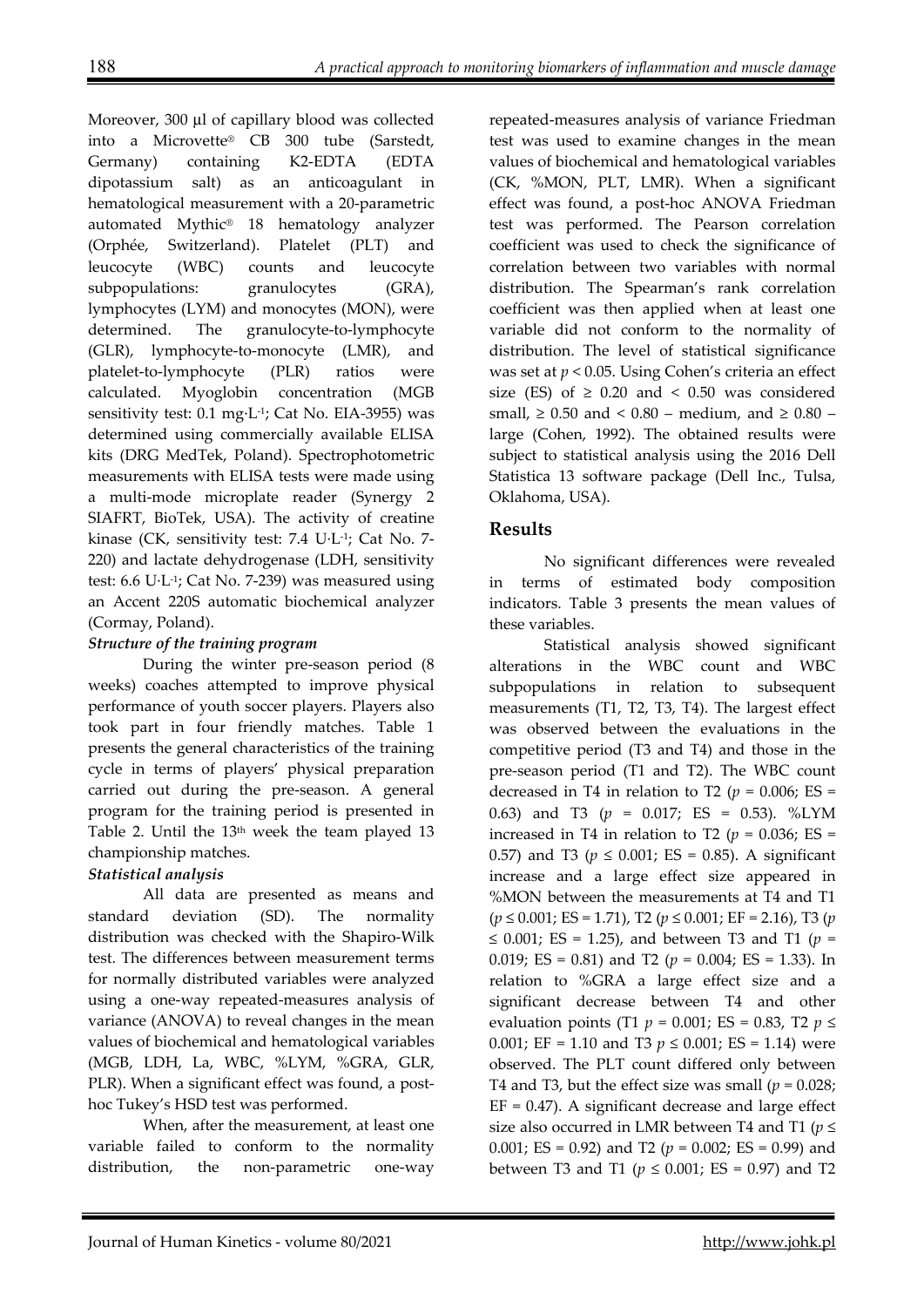(*p*= 0.003; ES = 1.09). Similar changes were observed

in GLR, but only between T4 and T2 ( $p = 0.010$ ; ES = 0.76) and T3 (*p* ≤ 0.001; ES = 0.95). Among inflammatory markers only in terms of PLR  $(p =$ 0.214) no significant effects were found.

A significant increase and medium effect size characterized CK activity changes between T4 and T2 ( $p = 0.038$ ; ES = 0.52). As far as the LDH activity was concerned, a significant increase was

also observed throughout the training period, but the effect was large (T4 and T1  $p \le 0.001$ ; ES = 1.07, T4 and T2 *p* ≤ 0.001; ES = 1.05, T3 and T1 *p* ≤ 0.001; ES = 1.03, T3 and T2  $p \le 0.001$ ; ES = 0.99). No significant alterations were found in MGB  $(p =$ 0.282) and La  $(p = 0.555)$  concentrations. All data are presented in detail in Table 4.

|                                              |                               |         | Characteristics of training loads carried out during the pre-season period. |                                               |                               |                    |         | Table 1                                                                      |                                |
|----------------------------------------------|-------------------------------|---------|-----------------------------------------------------------------------------|-----------------------------------------------|-------------------------------|--------------------|---------|------------------------------------------------------------------------------|--------------------------------|
| Training<br>characteristics<br>and obiective |                               | Week    | Intensity                                                                   | Volume<br>Duration<br>of effort<br>(Duration) |                               | Repetitions<br>Set |         | <b>Rest period</b>                                                           | <b>Sessions</b><br>per<br>week |
| capacity/po<br>Aerovic<br>wer                | Aerobic<br>capacity           | 1, 2, 3 | 70-85% MHR                                                                  | 15-60 min                                     | 10-15 min                     | $3-6$              | $2 - 4$ | Active<br>Return to HR of<br>120                                             | $3-4$                          |
|                                              | Aerobic<br>power              | 4, 5, 6 | 85-95% MHR                                                                  | 10-40 min                                     | $2-5$ min                     | $2 - 6$            | $2 - 4$ | Active-semi-active<br>1:1 to 1:2 (W:R)                                       | $2 - 3$                        |
| capacity power<br>Anaerobic                  | Glycolytic<br>capacity        | 6,7     | 95-100% MHR                                                                 | 8-15 min                                      | 30 s - 2<br>min               | $3 - 5$            | $1-2$   | Passive-semi-active<br>1:1 to 1:3 (W:R)<br>Between sets: 10<br>min           | $1 - 2$                        |
|                                              | Glycolytic<br>power           | 7,8     | 95-100% MHR<br>of max speed                                                 | 600-1000 m                                    | $8-30s$                       | $3-4$              | $2 - 3$ | Active-semi-active<br>1:3 to 1:6 (W:R)<br>Between sets: 8-10<br>min          | $\mathbf{1}$                   |
| Speed                                        | Glycolytic<br>power           | 1, 2    | 80-90% max speed                                                            |                                               |                               |                    |         |                                                                              | $\mathbf{1}$                   |
|                                              | Speed-<br>power               | 3, 4, 5 | 100% max speed                                                              | 200-400 m                                     | less than<br>6 s<br>$10-40$ m | $4 - 6$            | $3 - 5$ | Passive-semi-active<br>1:10 to 1:20 $(1'$ to 3')<br>Between sets: 4-6<br>min | $1 - 2$                        |
|                                              | Speed-<br>power               | 6, 7, 8 | 100% max speed                                                              | 200-300 m                                     | less than<br>5s<br>$10-30$ m  | $4 - 5$            | $2 - 4$ | Passive-semi-active<br>1:10 to 1:15 (1' to 2')<br>Between sets: 2-4<br>min   | $1 - 2$                        |
| Strength                                     | Strength<br>endurance         | 1,2     | 40-50% max<br>strength                                                      | 30-45 min                                     | $20-30s$                      | $15 - 20$          | $3-4$   | Passive-semi-active<br>Between sets: 1-2<br>min                              | $2 - 3$                        |
|                                              | Strength<br>endurance         | 3,4     | 70-85% max<br>strength                                                      | 30-40 min                                     |                               | $6 - 10$           | $3-4$   | Passive-semi-active<br>Between sets: 2-3<br>min                              | $1 - 2$                        |
|                                              | Strength<br>maximum<br>4,5,6  |         | 80-100% max<br>strength                                                     | 30-40 min                                     |                               | $1 - 5$            | $4-6$   | Passive-semi-active<br>Between sets: 3-5<br>min                              | $2 - 3$                        |
|                                              | Speed-<br>strength<br>(power) | 7,8     | 50-70% max<br>strength                                                      | 30 min                                        |                               | $2 - 5$            | $3 - 5$ | Passive-semi-active<br>Between sets: 2-3<br>min                              | $\overline{2}$                 |

*MHR = maximum heart rate; W:R = work to recovery time ratio.*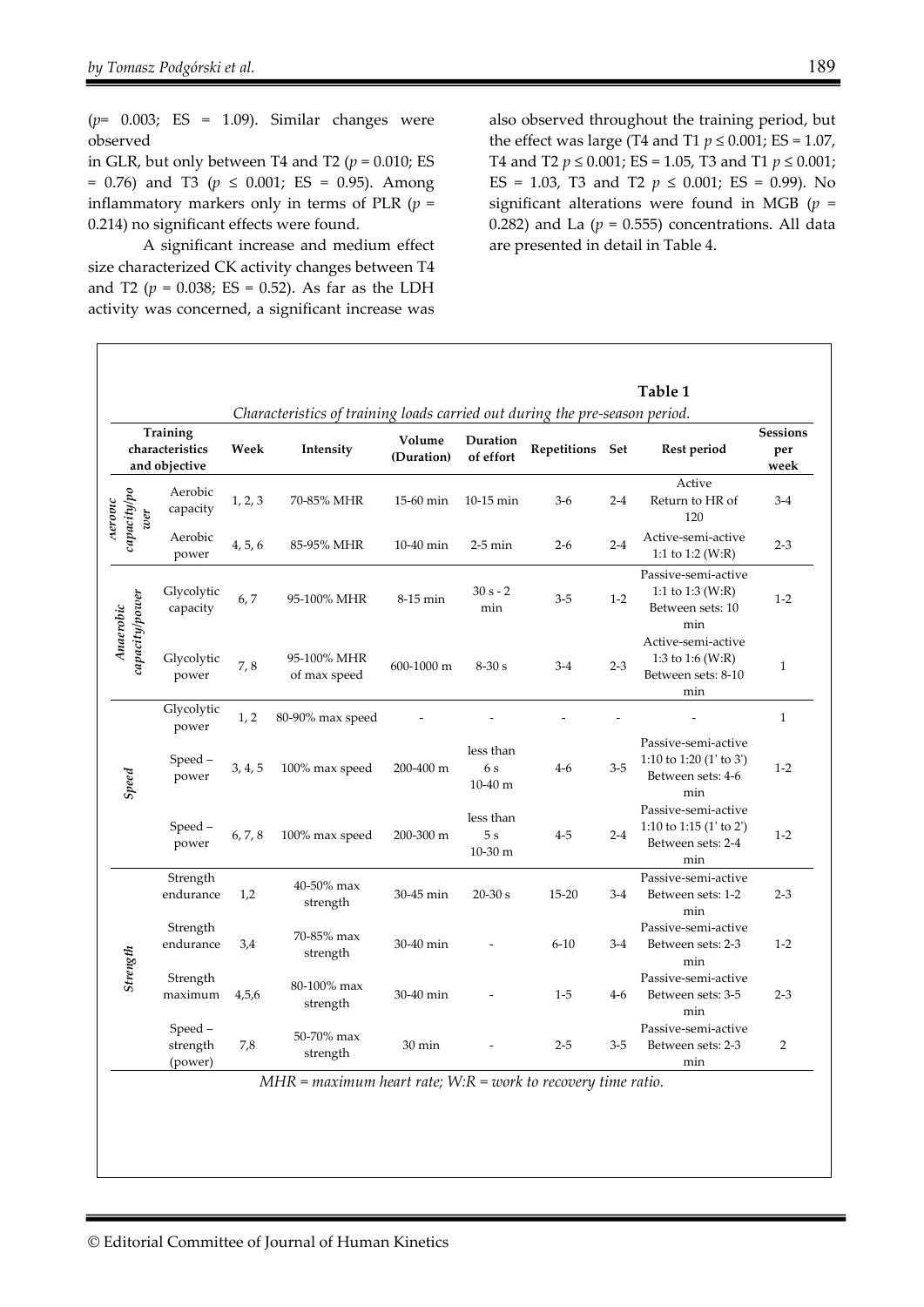| Training<br>day          | Training characteristics                                                                           |                  | Intensity                                 |                     |  |  |
|--------------------------|----------------------------------------------------------------------------------------------------|------------------|-------------------------------------------|---------------------|--|--|
| Monday                   | Active recovery training + aerobic<br>capacity                                                     |                  | 70-85% MHR                                |                     |  |  |
| Tuesday                  | Power and technical and tactical<br>training                                                       |                  | 50-70% max strength, 85-95%<br><b>MHR</b> |                     |  |  |
| Wednesday                | Strength/functional training + speed<br>endurance                                                  |                  | 95-100% MHR of max speed                  |                     |  |  |
| <b>Thursday</b>          | Speed and power                                                                                    |                  | 100% max speed                            | 70 min              |  |  |
| Friday                   | Speed reaction and tactical training                                                               |                  | 70-85% MHR                                | $70 \,\mathrm{min}$ |  |  |
| Saturday                 | Match                                                                                              |                  | 85-95% MHR                                | $90 \text{ min}$    |  |  |
| Sunday                   | Free/passive recovery                                                                              |                  |                                           |                     |  |  |
|                          | $MHR = maximum$ heart rate.                                                                        |                  |                                           |                     |  |  |
|                          |                                                                                                    |                  | Table 3                                   |                     |  |  |
| <b>Variables</b>         | Anthropometric indices of studied soccer players at four measurement points (mean $\pm$ SD).<br>T1 | T2               | T3                                        | T4                  |  |  |
| Body mass (kg)           | $71.87 \pm 7.87$                                                                                   | $72.40 \pm 7.00$ | $72.45 \pm 6.92$                          | $72.14 \pm 6.81$    |  |  |
| Body mass index (kg·m-2) | $22.20 \pm 1.14$                                                                                   | $22.38\pm0.87$   | $22.40 \pm 0.85$                          | $22.31 \pm 0.84$    |  |  |
| Body fat (%)             | $15.17 \pm 2.37$                                                                                   | $16.21 \pm 2.13$ | $15.03 \pm 2.31$                          | $13.76 \pm 2.38$    |  |  |
| Fat-free mass (kg)       | $60.92 \pm 6.74$                                                                                   | $60.67 \pm 5.99$ | $61.56 \pm 6.14$                          | $62.20 \pm 5.88$    |  |  |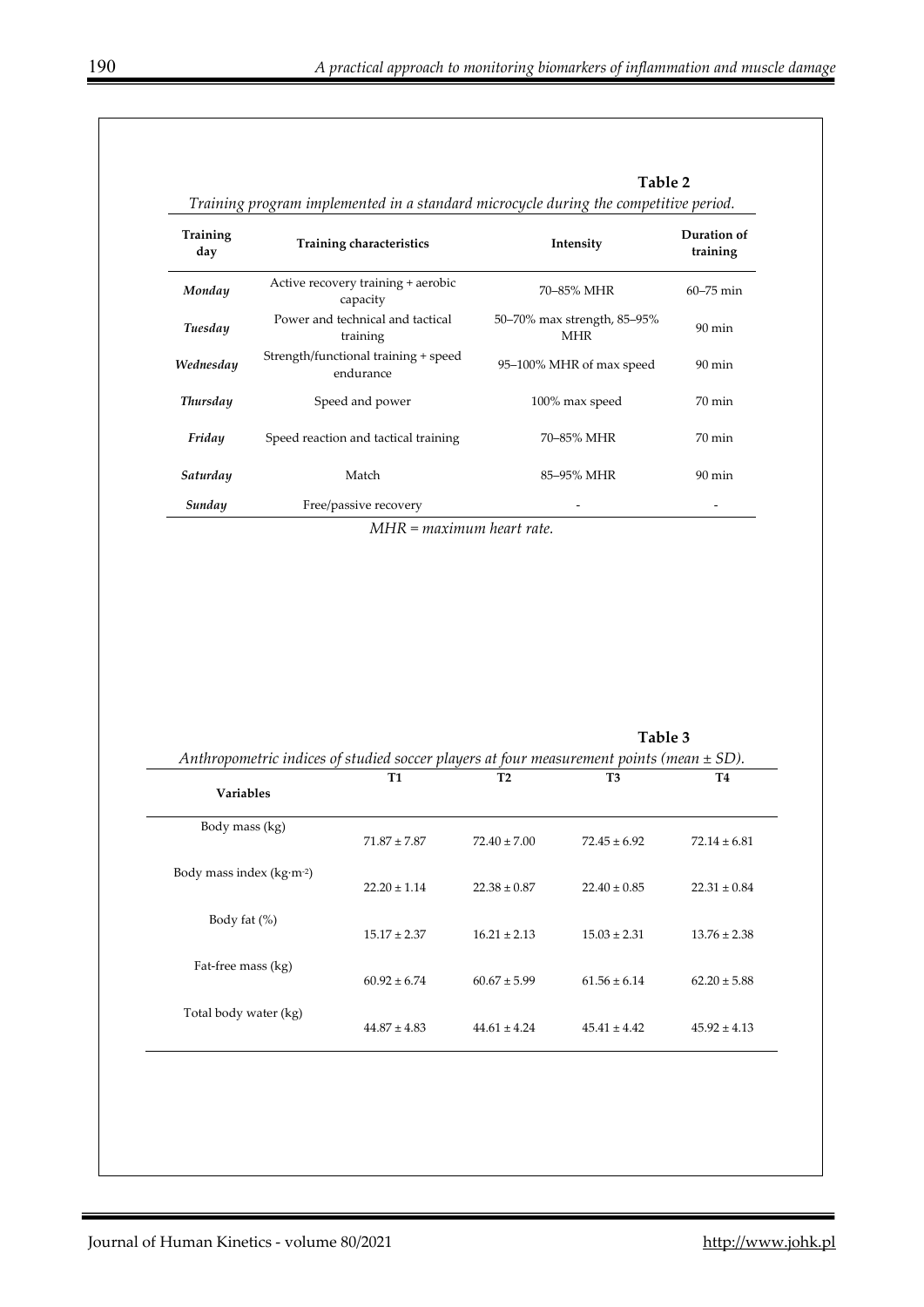|               | <b>MARKER</b>                         | T1                                                                                                                                                                                                                                                                                                                     | T <sub>2</sub>                                                                                                                          | at four measurement points (mean $\pm$ SD); n = 21.<br>T3                             | <b>T4</b>           | p value |  |
|---------------|---------------------------------------|------------------------------------------------------------------------------------------------------------------------------------------------------------------------------------------------------------------------------------------------------------------------------------------------------------------------|-----------------------------------------------------------------------------------------------------------------------------------------|---------------------------------------------------------------------------------------|---------------------|---------|--|
|               |                                       |                                                                                                                                                                                                                                                                                                                        |                                                                                                                                         |                                                                                       |                     |         |  |
|               | WBC (109-L-1)A                        | $5.72 \pm 1.36$                                                                                                                                                                                                                                                                                                        | $6.30 \pm 1.32$                                                                                                                         | $6.20 \pm 1.50$                                                                       | $5.42 \pm 1.47$     | 0.003   |  |
|               | LYM $(\%)^B$                          | $39.80 \pm 7.10$                                                                                                                                                                                                                                                                                                       | $38.76 \pm 6.60$                                                                                                                        | $36.78 \pm 6.47$                                                                      | $42.97 \pm 7.98$    | 0.001   |  |
|               | MON (%) <sup>c</sup>                  | $6.88 \pm 1.70$                                                                                                                                                                                                                                                                                                        | $6.69 \pm 0.94$                                                                                                                         | $8.03 \pm 1.07$                                                                       | $9.99 \pm 1.94$     | ≤0.001  |  |
| Inflammatory  | $GRA$ (%) <sup>D</sup>                | $53.32 \pm 7.81$                                                                                                                                                                                                                                                                                                       | $54.55 \pm 6.27$                                                                                                                        | $55.19 \pm 6.95$                                                                      | $47.05 \pm 7.31$    | ≤0.001  |  |
|               | PLT $(109 \cdot L^{-1})$ <sup>E</sup> | $210.48 \pm 61.42$                                                                                                                                                                                                                                                                                                     | $215.62 \pm 50.82$                                                                                                                      | $207.05 \pm 58.08$                                                                    | $234.19 \pm 57.90$  | 0.026   |  |
|               | <b>GLRF</b>                           | $1.41 \pm 0.42$                                                                                                                                                                                                                                                                                                        | $1.47 \pm 0.40$                                                                                                                         | $1.58 \pm 0.47$                                                                       | $1.17 \pm 0.39$     | ≤0.001  |  |
|               | LMR <sub>G</sub>                      | $6.21 \pm 2.37$                                                                                                                                                                                                                                                                                                        | $5.98 \pm 1.76$                                                                                                                         | $4.52 \pm 0.70$                                                                       | $4.46 \pm 1.28$     | ≤0.001  |  |
|               | PLR                                   | $95.79 \pm 24.33$                                                                                                                                                                                                                                                                                                      | $92.93 \pm 27.64$                                                                                                                       | $97.36 \pm 34.23$                                                                     | $105.38 \pm 22.66$  | 0.214   |  |
|               | $MGB (mg·L-1)$                        | $73.01 \pm 20.64$                                                                                                                                                                                                                                                                                                      | $72.51 \pm 27.13$                                                                                                                       | $78.91 \pm 20.27$                                                                     | $79.72 \pm 19.74$   | 0.282   |  |
| Muscle damage | $CK$ $(U \cdot L^{-1})^H$             | $254.41 \pm 73.78$                                                                                                                                                                                                                                                                                                     | $240.00 \pm 87.09$                                                                                                                      | $301.57 \pm 129.41$                                                                   | $304.24 \pm 149.93$ | 0.013   |  |
|               | $LDH (U·L-1)T$                        | $382.81 \pm 49.65$                                                                                                                                                                                                                                                                                                     | $382.05 \pm 55.22$                                                                                                                      | $440.52 \pm 62.23$                                                                    | $453.24 \pm 78.88$  | ≤0.001  |  |
|               | La $(mmol·L-1)$                       | $1.32 \pm 0.29$                                                                                                                                                                                                                                                                                                        | $1.30 \pm 0.39$                                                                                                                         | $1.38 \pm 0.24$                                                                       | $1.26 \pm 0.28$     | 0.555   |  |
|               |                                       | $CK$ – creatine kinase; $GLR$ – granulocytes to lymphocytes ratio; $GRA$ – granulocytes; La – lactate; LDH<br>- lactate dehydrogenase; LMR - lymphocyte to monocyte ratio; LYM - lymphocytes; MGB - myoglobin;<br>$MON$ – monocytes; $PLR$ – platelet to lymphocyte ratio; $PLT$ – platelets; WBC – white blood cells. | Effect size (ES)<br>Significant differences ( $p < 0.05$ ) between:                                                                     |                                                                                       |                     |         |  |
|               |                                       |                                                                                                                                                                                                                                                                                                                        |                                                                                                                                         |                                                                                       |                     |         |  |
|               |                                       | $C - T1 <$ [4 (ES = 1.71); T2 $<$ [4 (ES = 2.16); T3 $<$ [4 (ES = 1.25); T1 $<$ [3 (ES = 0.81); T2 $<$ [3 (ES = 1.33)                                                                                                                                                                                                  |                                                                                                                                         |                                                                                       |                     |         |  |
|               |                                       |                                                                                                                                                                                                                                                                                                                        |                                                                                                                                         | $D - T4 < T1$ (ES = 0.83); T4 <t2 (es="1.14)&lt;/td" t4<t3=""><td></td><td></td></t2> |                     |         |  |
|               |                                       |                                                                                                                                                                                                                                                                                                                        | $A - T4 < T2$ (ES = 0.63); T4 < T3 (ES = 0.53)<br>$B - T2 < T4$ (ES = 0.57); T3 <t4 (es="0.85)&lt;/td"><td></td><td></td><td></td></t4> |                                                                                       |                     |         |  |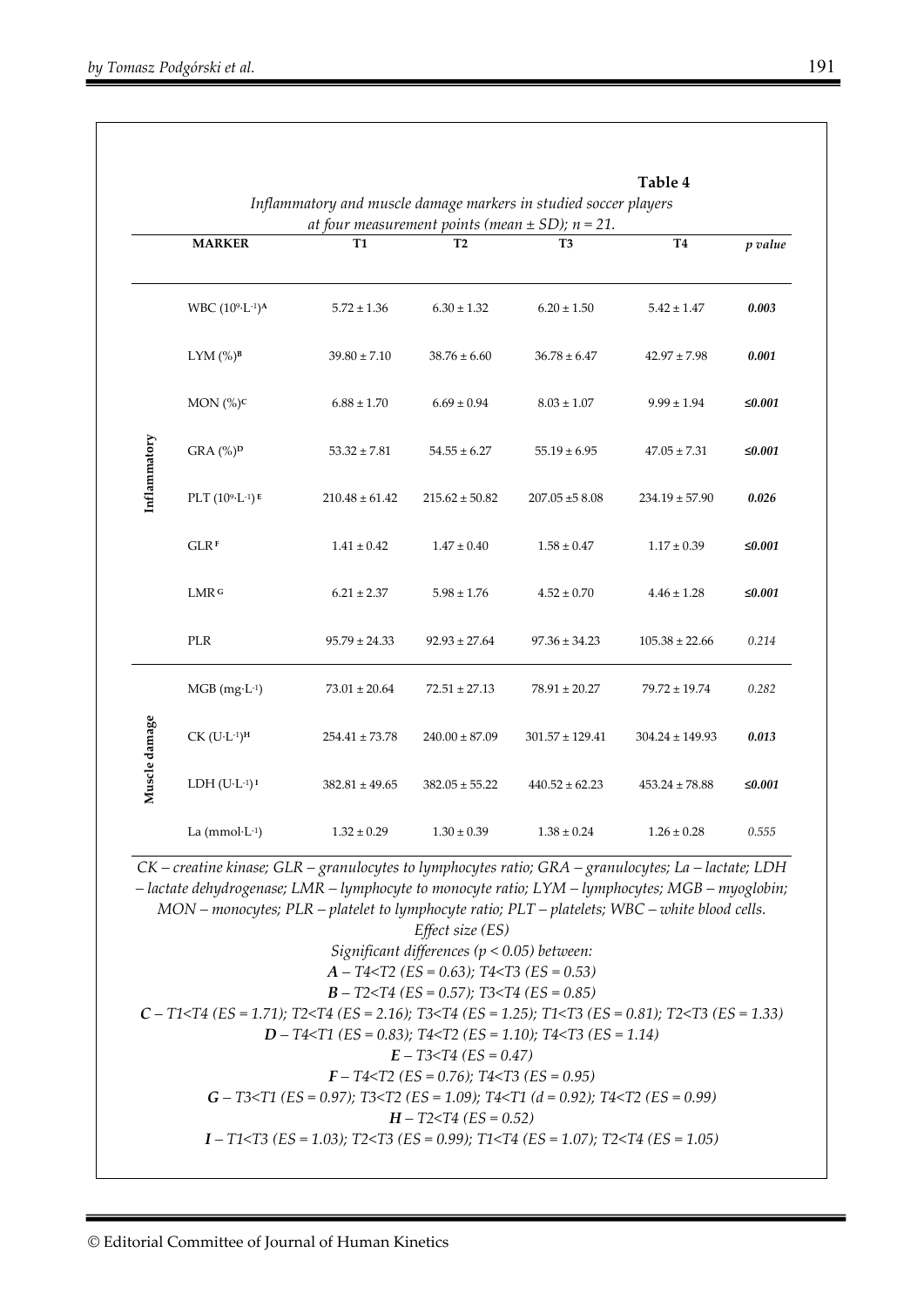|               |                         |                  |                 |         |                                  |                         |                   |                                                                           |                      | Table 5          |                                                |                  |                          |
|---------------|-------------------------|------------------|-----------------|---------|----------------------------------|-------------------------|-------------------|---------------------------------------------------------------------------|----------------------|------------------|------------------------------------------------|------------------|--------------------------|
|               |                         |                  |                 |         |                                  |                         |                   | Correlations between inflammatory and muscle damage markers ( $n = 21$ ). |                      |                  |                                                |                  |                          |
|               |                         | Muscle damage    |                 |         |                                  | Inflammatory            |                   |                                                                           |                      |                  |                                                |                  |                          |
|               | <b>MARKER</b>           | MGB <sup>a</sup> | CK <sup>b</sup> | $LDH^a$ | La <sup>a</sup>                  | <b>WBC</b> <sup>a</sup> | %LYM <sup>a</sup> | %MON <sup>b</sup>                                                         | $%$ GRA <sup>a</sup> | PLT <sup>b</sup> | GLR <sup>a</sup>                               | LMR <sup>b</sup> | PLR <sup>a</sup>         |
|               | $\rm MGB^a$             |                  | $.255*$         | .115    | $\overline{\phantom{a}}$<br>.095 | $-.170$                 | $.246*$           | $.287*$                                                                   | $-.290*$             | $-.060$          | $\overline{\phantom{a}}$<br>.297#              | .042             | $-.060$                  |
|               | CK <sup>b</sup>         |                  |                 | .137    | .046                             | $-.140$                 | .116              | .213                                                                      | $-.150$              | .207             | $-.133$                                        | $-.104$          | .163                     |
| Muscle damage | LDH <sup>a</sup>        |                  |                 |         | $\overline{\phantom{a}}$         | $-.000$                 | .105              | $.307*$                                                                   | $-.180$              | .000             | $-.132$                                        | $-.212$          | $-.090$                  |
|               | La <sup>a</sup>         |                  |                 |         | .042                             | $.259*$                 | .140              | $-.000$                                                                   | $-.129$              | .189             | $-.110$                                        | .110             | $-.157$                  |
|               | <b>WBC</b> <sup>a</sup> |                  |                 |         |                                  |                         | $-.533*$          | $-.194$                                                                   | $.926*$              | $.273*$          | .544#                                          | .039             | $-.190$                  |
|               | %LYM <sup>a</sup>       |                  |                 |         |                                  |                         |                   | .141                                                                      | $-.967*$             | $-.091$          | $\overline{\phantom{a}}$                       | $.507*$          | $\overline{\phantom{a}}$ |
|               | $\%MON^b$               |                  |                 |         |                                  |                         |                   |                                                                           | $-.363*$             | .147             | $.971*$<br>$\overline{\phantom{0}}$<br>$.255*$ | $-.710*$         | $.266*$<br>$.267*$       |
| Inflammatory  | $%$ GRA <sup>a</sup>    |                  |                 |         |                                  |                         |                   |                                                                           |                      | .033             | .968#                                          | $-.301*$         | .190                     |
|               | PLT <sub>b</sub>        |                  |                 |         |                                  |                         |                   |                                                                           |                      |                  | .072                                           | $-.154$          | $.697*$                  |
|               | $GLR^a$                 |                  |                 |         |                                  |                         |                   |                                                                           |                      |                  |                                                | $-.431*$         | $.246*$                  |
|               | <b>LMR</b> <sup>b</sup> |                  |                 |         |                                  |                         |                   |                                                                           |                      |                  |                                                |                  | $.229*$                  |
|               | PLR <sup>a</sup>        |                  |                 |         |                                  |                         |                   |                                                                           |                      |                  |                                                |                  |                          |
|               | Mean                    | 76.04            | 275.06          | 414.65  | 1.31                             | 5.91                    | 39.58             | 7.90                                                                      | 52.53                | 216.83           | 1.41                                           | 5.29             | 97.86                    |
|               | ${\rm SD}$              | 21.00            | 115.77          | 69.518  | 0.31                             | 1.44                    | 7.29              | 1.96                                                                      | 7.70                 | 57.13            | 0.44                                           | 1.81             | 27.47                    |

*CK – creatine kinase; GLR – granulocytes to lymphocytes ratio; GRA – granulocytes; La – lactate; LDH – lactate dehydrogenase; LMR – lymphocyte to monocyte ratio; LYM – lymphocytes; MGB – myoglobin; MON – monocytes; PLR – platelet to lymphocyte ratio; PLT – platelets; WBC – white blood cells.* 

*a Pearson correlation; b Spearman's rank correlation; # p < 0.05.* 

Table 5 shows the correlations between muscle damage markers (MGB, CK, LDH, La) and inflammatory response markers (WBC with their percentage subpopulations: PLT, GLR, LMR, PLR). The correlation analysis revealed a few statistically significant relationships (*p* < 0.05) between the indicators of muscle damage and inflammation (MGB and %LYM:  $p = 0.024$ ;  $r =$ 0.246, MGB and %MON: *p* = 0.008; r = 0.287, MGB and %GRA: *p* = 0.007; r = -0.290, MGB and GLR: *p* = 0.010; r = -0.297, LDH and %MON: *p* = 0.004; r =

0.307, La and WBC: *p* = 0.017; r = 0.259). No significant correlation between the activity of muscle enzymes (CK, LDH) and measured inflammatory markers was found.

#### **Discussion**

The aim of this study was to determine the effects of a 6-month training cycle on muscle damage and inflammatory markers which can be used as indicators of recovery status in youth soccer players. Our results showed significant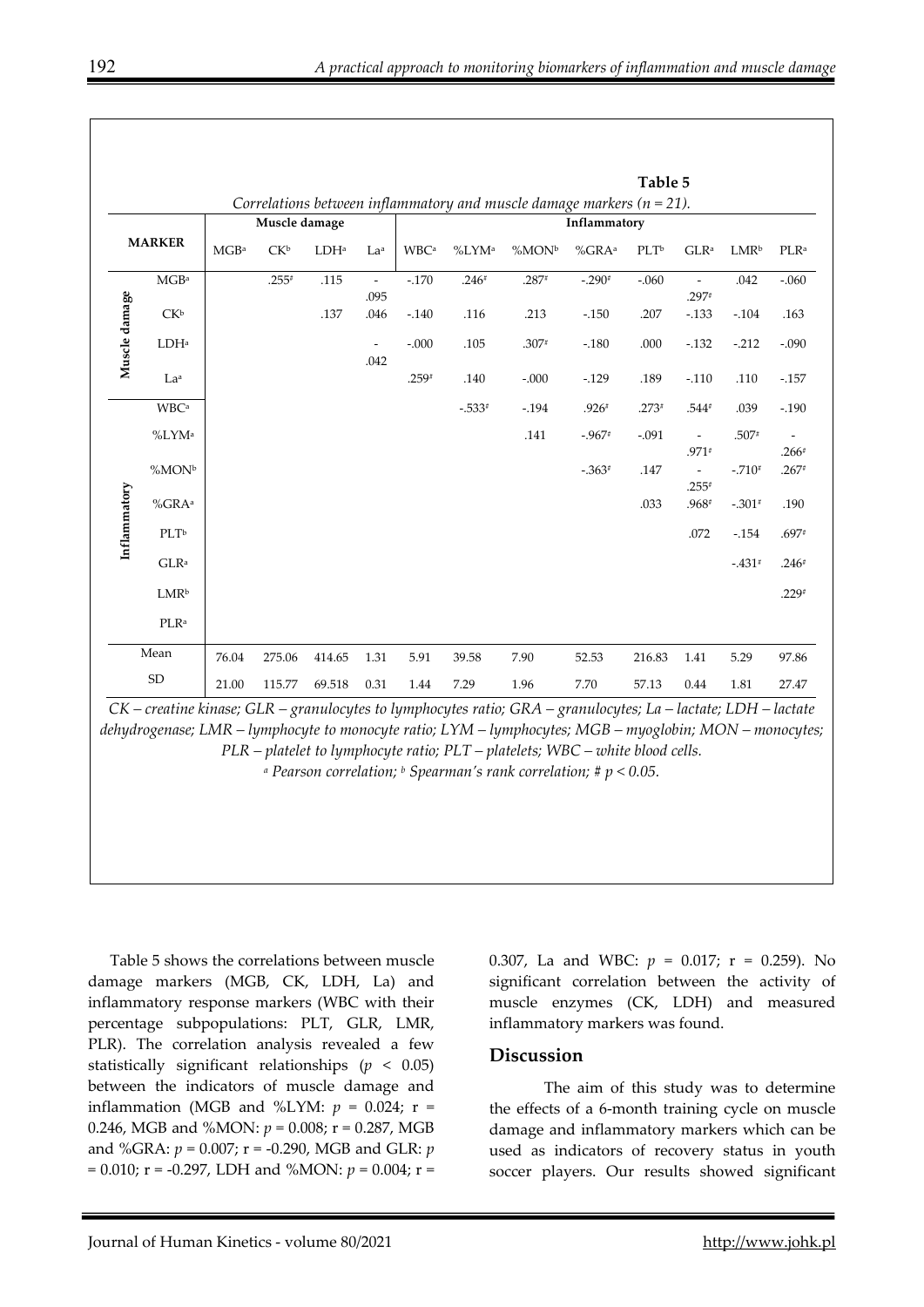alterations in the levels of muscle damage and inflammatory markers throughout the monitored training period. Specifically, these changes were mainly seen in the LDH and CK activity between the evaluation points during the competitive and pre-season periods (LDH activity in T3 and T4 was higher than in T1 and T2, and CK activity was higher in T4 than in T2). With regard to the inflammatory markers, during the monitored training period significant increases in the PLT count and %LYM and %MON as well as a decrease in GLR, LMR and %GRA were found. The correlation analysis showed a few statistically significant relationships between the indicators of muscle damage and inflammation (MGB and %LYM, %MON, %GRA, GLR; LDH and %MON). It can be concluded that the applied training periodization caused biochemical disturbances which can be associated with increasing fatigue in the monitored youth soccer players.

A number of studies have so far focused on investigating acute and residual fatigue markers after a soccer match (Marqués-Jiménez et al., 2017; Rampinini et al., 2011; Romagnoli et al., 2016; Silva et al., 2018) or after a single training session (Thorpe et al., 2017). During congested competition schedules in which matches can be played even every three days, players' complete physical and mental recovery may not be achieved (Marqués-Jiménez et al., 2017; Nédélec et al., 2015). Even optimized recovery strategies do not guarantee chronic fatigue prevention. There have been no studies on the biochemical monitoring of athletes' fatigue over a prolonged period of time with regard to relationships between indicators of muscle damage and inflammation.

The confirmed markers of muscle damage include the CK, MGB and LDH blood levels, whereas inflammation is linked to an increase in blood concentration of intracellular proteins, leukocyte count, cytokines, CRP, uric acid or urea (Romagnoli et al., 2016; Souglis et al., 2015). The increase in the MGB, LDH and CK blood levels results most often from myocyte damage during intense prolonged training, incomplete recovery, and increased oxidative stress (Becatti et al., 2017). In the present study this was observed during the competitive period, when physical stress associated with championship matches was added to standard training loads. At T3 and T4,

there was a statistically significant increase in LDH and CK activity as compared with the evaluations at T1 and T2 (Table 4). Becatti et al. (2017) also observed a significant increase in LDH and CK activity in the competitive period in relation to the pre-season period. Silva et al. (2014) noted significantly higher values of CK in the midseason and their decline due to reduced training loads off-season. On the other hand, training periodization with an emphasis on technical-tactical ability can reduce the plasmatic activity of CK and LDH with a simultaneous increase in youth soccer players' on-field performance (Aquino et al., 2016). Similarly to Becatti et al. (2017) and Silva et al. (2014), the present study also revealed an increase in MGB concentration in the competitive period (T3, T4). The relatively small variation in MGB concentration at subsequent evaluation points (8- 10%), and the lack of statistical significance of the differences in comparison with other muscle damage indicators (CK and LDH), may in this case be explained by our assumed sample taking time, which was 36 hours after the match (significant time after the peak in MGB concentration), i.e. at the beginning of the next training microcycle.

Mechanical muscle damage results in the development of inflammation. Inflammatory response after soccer matches has been well documented (Mohr et al., 2016; Romagnoli et al., 2016; Souglis et al., 2018). Many authors reported an increase in WBC and the granulocytes count after a match, which could be sustained even from 24 to 48 hours (Mohr et al., 2016; Romagnoli et al., 2016; Tsubakihara et al., 2013). Mohr et al. (2016) associated the post-match higher inflammatory response with a shorter recovery period. In their experiment, the WBC count was higher immediately after the second match and 24 hours after its end, than after the third match when the recovery period was 3 and 4 days, respectively. Additionally, Tsubakihara et al. (2013) stated that despite the increase in the WBC and neutrophils count, immunosuppression occurred as indicated by a reduced neutrophil phagocytic activity and lymphocyte function. As with muscle damage, monitoring inflammatory markers seems to be significant for fatigue status indication. Research on the immune status of soccer players during training periodization revealed decreases in their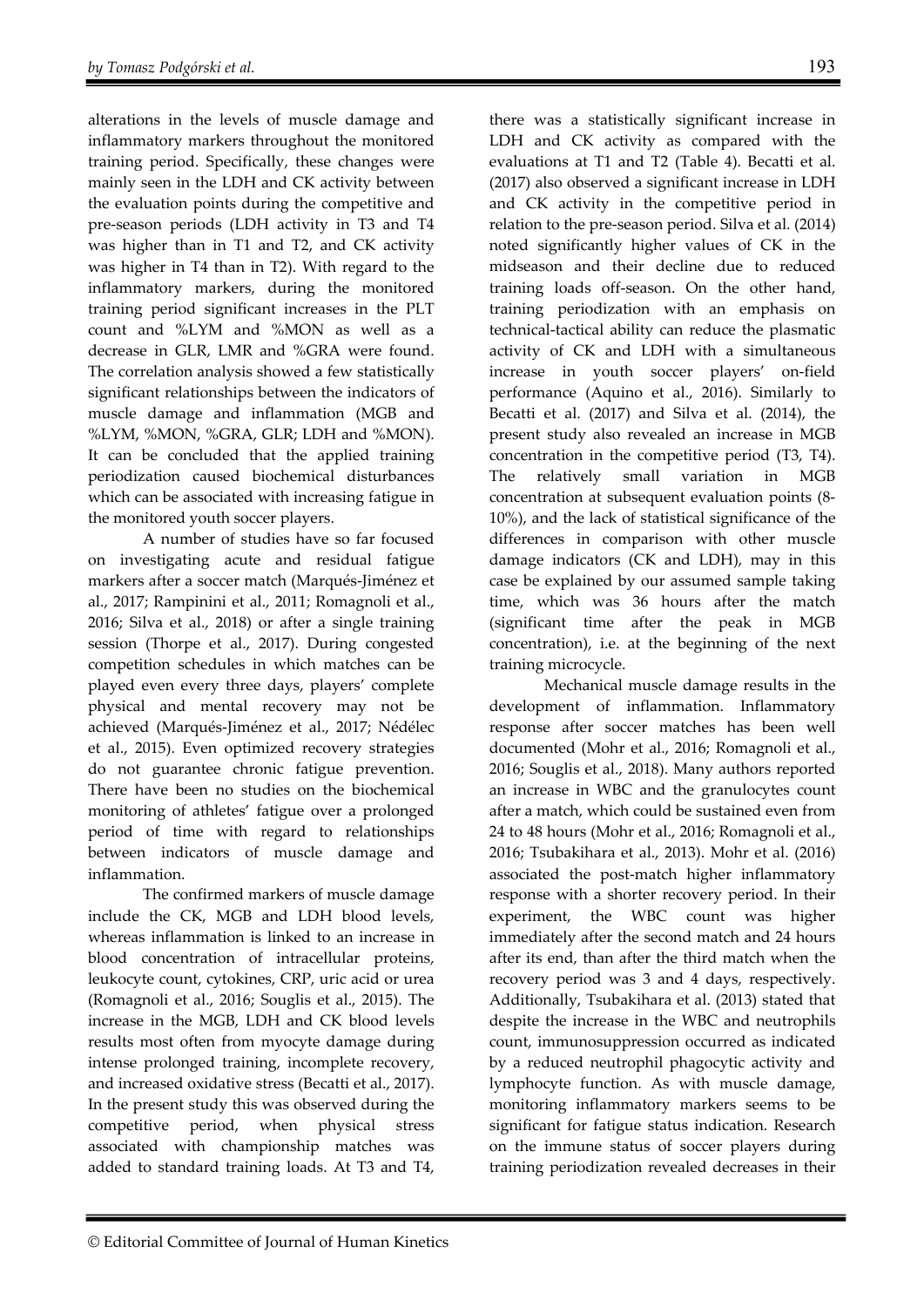leucocyte levels during the preparation and the final periods of the season as well as decreases in the lymphocyte count and neutrophil function throughout the entire season (Heisterberg et al., 2013). The present study reported an increase in the WBC count in T2 and T3, with no significant changes in %GRA. At the end of the competitive period, a considerable decrease in the WBC and %GRA was observed, with a significant increase in the %LYM and %MON. Additionally, the highest number of PLTs was observed at T4 (Table 4). Changes in the above markers may suggest a decrease in immunological potential and an increase in inflammatory response. Becatti et al. (2017) in their research conducted over a similar period as the present study did not observe any significant changes in the WBC count, percentage of mono- and lymphocytes nor the PLT count. Contrary to our study results, Anđelković et al. (2015) and Becatti et al. (2017) showed a significant increase in the WBC count and percentage of neutrophils, and a decrease in the lymphocyte count after 90 days of regular soccer training in a competitive season. It is worth noting that the values of all tested variables in the above studies were within the reference range. The post-exercise increase in the circulating neutrophil count is, on the one hand, a result of demargination of cells from endothelial tissues and/or bone marrow, and on the other hand, is part of the phagocytic response to exerciseinduced muscle tissue damage (Simpson et al., 2015). Nieman (1998) suggested that the GLR could be a useful indicator of both the intensity of exercise and recovery capacity. In the later studies, it was found that, among athletes, GLR could be one of the markers of fatigue status and even overreaching/overtraining syndrome (Cadegiani and Kater, 2019; Svendsen et al., 2016). GLR usually drops to reference values within 6 to 9 hours after exercise, whereas in situations where physical activity (training) was particularly prolonged and intensive, GLR can be elevated even after 24 hours post-exercise (Gleeson, 2002). The rise of GLR at T3 in the present study may indicate prolonged post-exercise muscle damage and inflammation. On the other hand, a significant decrease in GLR at T4 may indicate an impairment of the immune response system caused by residual fatigue after the entire soccer season (Silva et al., 2018). The LMR is often used

as a blood inflammatory biomarker under clinical conditions (Kumarasamy et al., 2019). The present study revealed a systematic decrease in this ratio following the six-month training cycle of soccer players. Despite the lack of reports on the application of this ratio among athletes, the present study indicates that LMR may be used for post-training evaluation of the immune response and, consequently, of athletes' fatigue status.

It is well known that both single and cumulative training loads affect muscle damage and inflammatory markers (Romagnoli et al., 2016; Silva et al., 2018; Souglis et al., 2015). However, the literature to date has not addressed the issue of seeking relationships between these indicators. Some authors have investigated relationships between fatigue status indicators and match performance or physical performance (Aquino et al., 2016; Heisterberg et al., 2013; Walker et al., 2019), or between subjective and objective indicators of fatigue, e.g. RPE or REST-Q SPORT, and biochemical markers (Coppalle et al., 2019). Our correlation analysis was aimed at determining the relationships between muscle damage and inflammatory biomarkers in order to identify groups of variables that could be marked together, in order to make a more complete analysis of the fatigue status in youth soccer players. Our data revealed significant positive correlations between %LYM and MGB, as well as between %MON, MGB and LDH. In addition, significant negative correlations between MGB and %GRA, as well as between MGB and GLR were found. It can be thus suggested that in the research model adopted in the present study, the markings of the above mentioned indicators can complement each other. In addition, it is believed that further search for the optimal sample taking time in order to optimize the study results is necessary.

Monitoring training loads in sport is aimed, on the one hand, at determining the response of the athlete's body to single training loads (acute fatigue) and, on the other hand, at determining the impact of cumulative training loads on chronic fatigue in order to optimize the training process, maximize sport performance, and prevent injuries and the overreaching/overtraining syndrome. The choice of the means and methods of monitoring the training process depends on whether acute or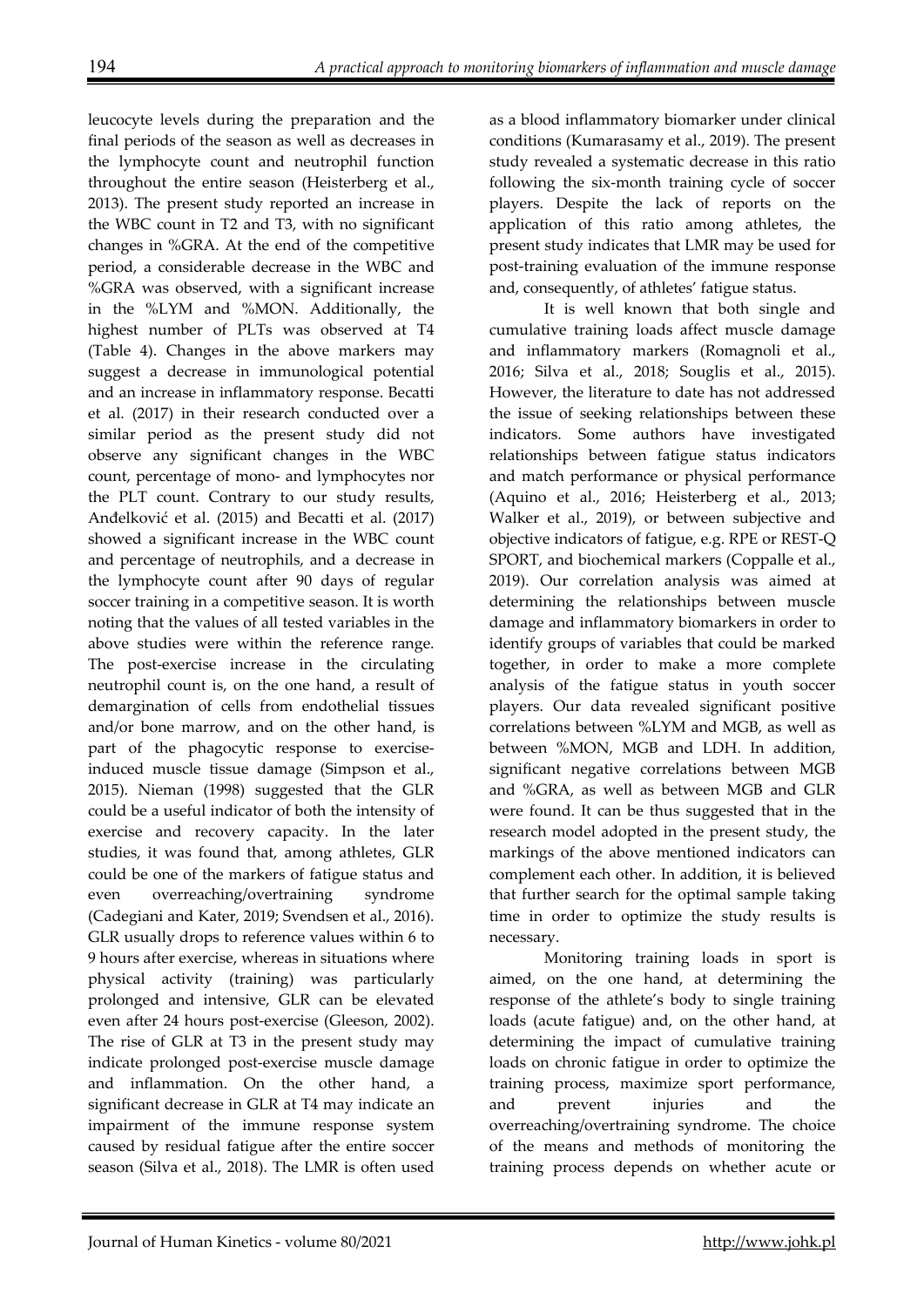chronic fatigue is to be assessed. This is crucial because achieving a specific goal requires the selection of specific indicators that are not entirely in line with both types of fatigue. The choice of biomarkers, on the other hand, determines the optimal time of evaluation, which can range from a few minutes (e.g. La) to several hours (CK, LDH). Under experimental conditions, muscle damage and inflammatory markers can be measured multiple times up to 72 hours after specific exercise in order to determine a player's fatigue or recovery status.

In a standard training microcycle lasting usually 7 days, 2-3-day rest periods cannot be afforded. From a practical point of view markers with shorter peaks of post-exercise blood secretion (max 24-36 h) should be used in soccer training conditions. It is worth noting that in the analysis of biochemical markers in accordance with the accepted standards of 48 or even 72 hours after the match, the de facto measurements are made after loads of the next training microcycle are already implemented. In practice, our study is more beneficial because it allows an assessment of players' fatigue status before the start of the next training microcycle.

### **Limitations of the study**

There are certain limitations of the present study. The authors did not take into account specific internal and external training loads during the study period. It is recommended that further research be performed with various training load measures including HR, sRPE, interview questionnaires, or the GPS system.

Correlating data such as sRPE or match running performance with biochemical fatigue status markers may shed a new light on the control of training loads and the health condition of soccer players during the training program.

# **Conclusions**

Long-term training, even with the use of objective measurements of external training loads, affects the level of chronic fatigue in youth soccer players. It therefore seems appropriate to supplement the monitoring of players' training loads with the evaluation of internal training loads. The results of the present study show that such indicators certainly include muscle damage markers: CK and LDH activity, as well as hematological markers, i.e. WBC, their subpopulations and PLT. Importantly, computational indices such as GLR and LMR, previously used mainly as inflammatory markers under clinical conditions, proved to be sensitive to fatigue changes in the studied soccer players. Our data also indicate that during the whole training periodization, but especially in the competitive period, optimal fatigue status monitoring in youth soccer players should be carried out. In the competitive period, which involves accumulated training and match exposure, maximum fatigue response is recorded as manifested in the levels of muscle damage (CK, LDH) and inflammatory markers (WBC, %LYM, %MON, %GRA, GLR and LMR).

# **Acknowledgements**

The authors would like to thank the athletes who took part in this study. The authors also would like to thank Ms. Magdalena Lewandowska for her assistance in the statistical analysis. The study was funded by a National Science Centre grant no. DEC-2017/01/X/NZ7/00336 MINIATURA, which is a scheme offering funding for activities that serve as part of larger basic research.

# **References**

- Anđelković M, Baralić I, Đorđević B, Stevuljević JK, Radivojević N, Dikić N, Škodrić SR, Stojković M. Hematological and biochemical parameters in elite soccer players during a competitive half season. *J Med Biochem*, 2015; 34(4): 460─466
- Aquino RLQT, Cruz Goncalves LG, Palucci Vieira LH, Oliveira LP, Alves GF, Pereira Santiago PR, Puggina EF. Periodization training focused on technical-tactical ability in young soccer players positively affects biochemical markers and game performance. *J Strength Cond Res,* 2016; 30(10): 2723−2732
- Becatti M, Mannucci A, Barygina V, Mascherini G, Emmi G, Silvestri, E, Wright D, Taddei N, Galanti G, Fiorillo C. Redox status alterations during the competitive season in élite soccer players: focus on peripheral leukocyte-derived ROS. *Intern Emerg Med*, 2017; 12(6): 777─788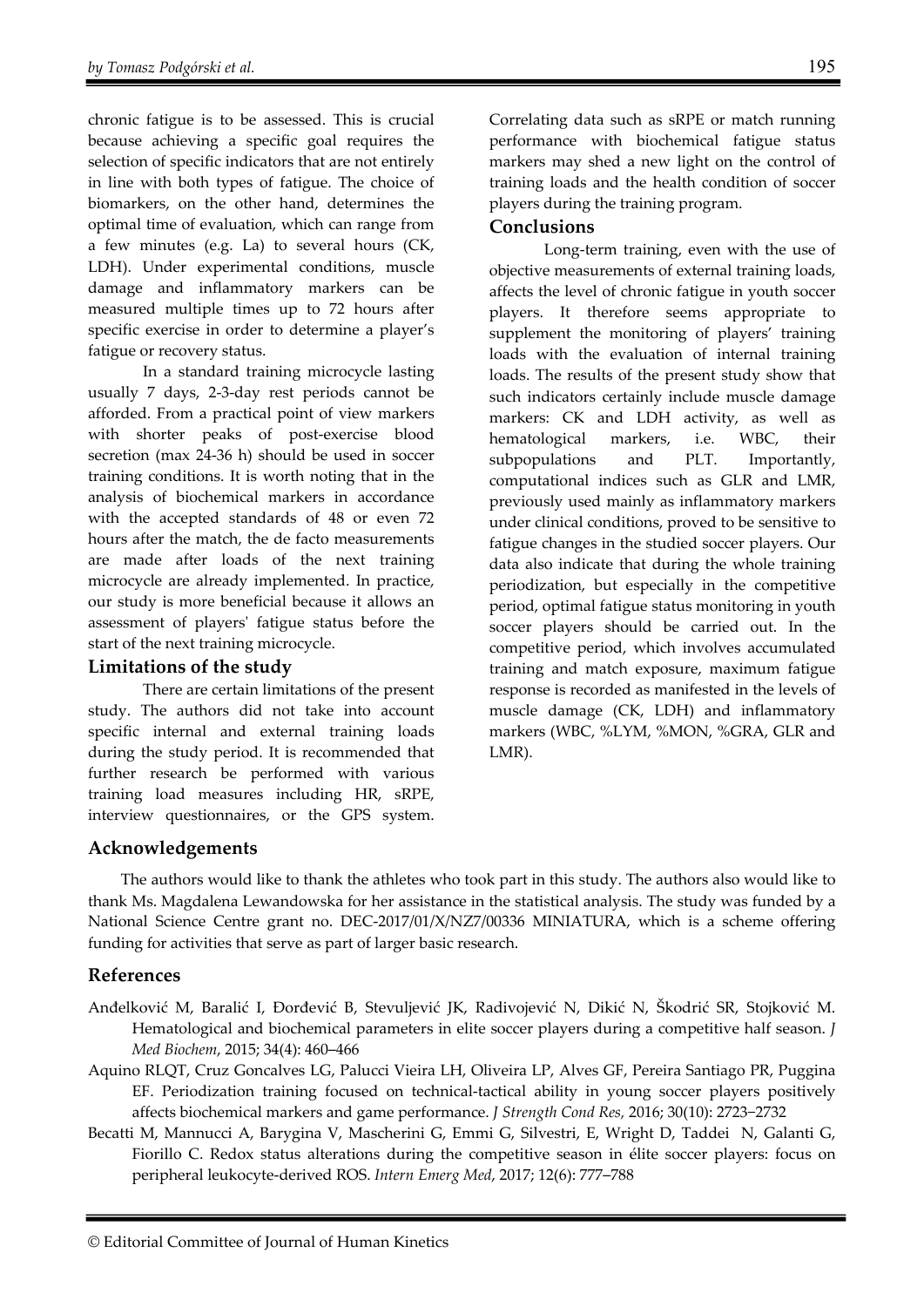- Becker M, Sperlich B, Zinner C, Achtzehn S. Intra-individual and seasonal variation of selected biomarkers for internal load monitoring in U-19 soccer players. *Front Physiol,* 2020; 11: 838
- Brancaccio P, Lippi G, Maffulli N. Biochemical markers of muscular damage. *Clin Chem Lab Med*, 2010; 48: 757─767
- Cadegiani FA, Kater CE. Novel causes and consequences of overtraining syndrome: the EROS-DISRUPTORS study. *BMC Sports Sci Med Rehabil*, 2019; 11: 21
- Coffey VG, Hawley JA. The molecular bases of training adaptation. *Sports Med*, 2007; 37(9): 737─763

Cohen J. A power primer. *Psychol Bull*, 1992; 112(1): 155─159

- Coppalle S, Rave G, Abderrahman BA, Ali A, Salhi I, Zouita S, Brughelli M, Granacher U, Zouhal H. Relationship of pre-season training load with in-season biochemical markers, injuries and performance in professional soccer players. *Front Physiol,* 2019; 10: 409
- Djaoui L, Haddad M, Chamari K, Dellal A. Monitoring training load and fatigue in soccer players with physiological markers. *Physiol Behav*, 2017; 181: 86─94
- Farjallah MA, Ghattassi K, Ben Mahmoud L, Graja A, Boudaya M, Elleuch H, Jammoussi K, Sahnoun Z, Souissi N, Chtourou H, Hammouda O. Effect of nocturnal melatonin intake on cellular damage and recovery from repeated sprint performance during an intensive training schedule. *Chronobiol Int,* 2020; 37: 686−698
- Fransson D, Vigh-Larsen JF, Fatouros IG, Krustrup P, Mohr M. Fatigue responses in various muscle groups in well-trained competitive male players after a simulated soccer game. *J Hum Kinet*, 2018; 61: 85−97
- Gleeson M. Biochemical and immunological markers of over-training. *J Sports Sci Med*, 2002; 1(12): 31─41
- Heisterberg MF, Fahrenkrug J, Krustrup P, Storskov A, Kjær M, Andersen JL. Extensive monitoring through multiple blood samples in professional soccer players. *J Strength Cond Res,* 2013; 27(5): 1260−1271
- Kumarasamy C, Sabarimurugan S, Madurantakam RM, Lakhotiya K, Samiappan S, Baxi S, Nachimuthu R, Gothandam KM, Jayaraj R. Prognostic significance of blood inflammatory biomarkers NLR, PLR, and LMR in cancer-A protocol for systematic review and meta-analysis. *Medicine (Baltimore)*, 2019; 98(24): e14834
- Marqués-Jiménez D, Calleja-González J, Arratibel I, Delextrat A, Terrados N. Fatigue and recovery in soccer: evidence and challenges. *Open Sports Sci J*, 2017; 10: 52−70
- Meeusen R, Duclos M, Foster C, Fry A, Gleeson M, Nieman D, Raglin J, Rietjens G, Steinacker J, Urhausen A, European College of Sport Science; American College of Sports Medicine. Prevention, diagnosis, and treatment of the overtraining syndrome: joint consensus statement of the European College of Sport Science and the American College of Sports Medicine. *Med Sci Sports Exerc*, 2013; 45(1): 186─205
- Meyer T, Meister S. Routine blood parameters in elite soccer players. *Int J Sports Med,* 2011; 32(11): 875−881
- Mohr M, Draganidis D, Chatzinikolaou A, Barbero-Álvarez JC, Castagna C, Douroudos I, Avloniti A, Margeli A, Papassotiriou I, Flouris AD, Jamurtas AZ, Krustrup P, Fatouros IG. Muscle damage, inflammatory, immune and performance responses to three football games in 1 week in competitive male players. *Eur J Appl Physiol*, 2016; 116(1): 179─193
- Nédélec M, Halson S, Abaidia AE, Ahmaidi S, Dupont G. Stress, sleep and recovery in elite soccer: a critical review of the literature. *Sports Med*, 2015; 45(10): 1387−1400
- Nieman DC. Influence of carbohydrate on the immune response to intensive, prolonged exercise. *Exerc Immunol Rev,* 1998; 4: 64─76
- Rampinini E, Bosio A, Ferraresi I, Petruolo A, Morelli A, Sassi A. Match-related fatigue in soccer players. *Med Sci Sports Exerc*, 2011; 43(11): 2161─2170
- Roczniok R, Maszczyk A, Stanula, Stanula A, Czuba M, Pietraszewski P, Kantyka J Starzynski M. Physiological and physical profiles and on-ice performance approach to predict talent in male youth ice hockey players during draft to hockey team. *Isokinet Exerc Sci*, 2013; 21(2):121-127
- Romagnoli M, Sanchis-Gomar F, Alis R Risso-Ballester J, Bosio A, Graziani RL, Rampinini E. Changes in muscle damage, inflammation, and fatigue-related parameters in young elite soccer players after a match. *J Sports Med Phys Fitness*, 2016; 56(10): 1198─1205
- Sato H, Tsubosa Y, Kawano T. Correlation between the pretherapeutic neutrophil to lymphocyte ratio and the pathologic response to neoadjuvant chemotherapy in patients with advanced esophageal cancer. *World J Surg*, 2012; 36(3): 617─622